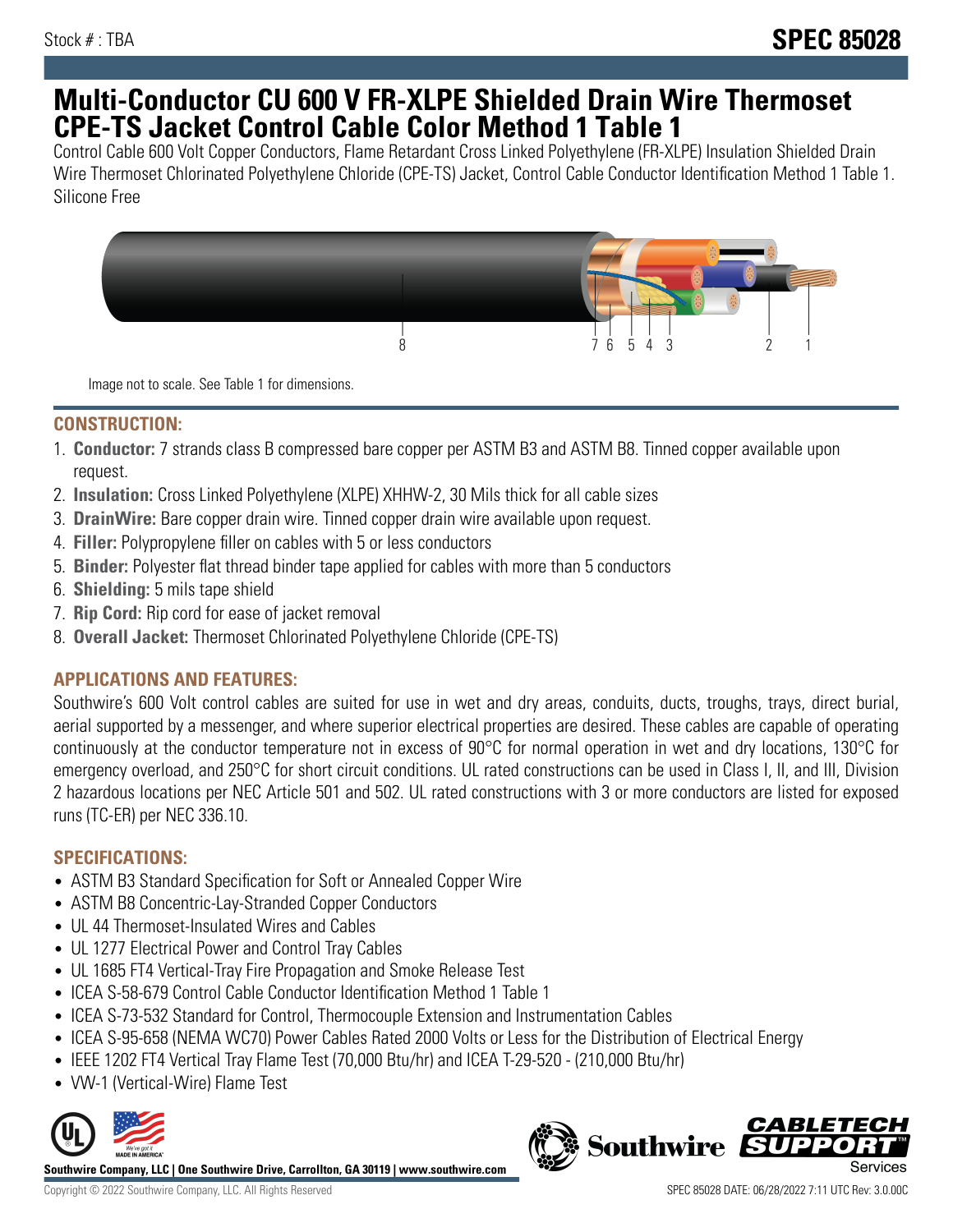### **SAMPLE PRINT LEGEND:**

#### UL Listed

SOUTHWIRE E75755 {UL} XX AWG X/C FR-XLPE CDRS SHIELDED 90C CPE JACKET SUNLIGHT RESISTANT DIRECT BURIAL 600V {MM/DD/YYYY} {SEQUENTIAL FOOTAGE MARKS} SEQ FEET

#### Non UL Listed

SOUTHWIRE XX AWG X/C FR-XLPE CDRS SHIELDED 90C CPE JACKET SUNLIGHT RESISTANT DIRECT BURIAL 600V {MM/ DD/YYYY} {SEQUENTIAL FOOTAGE MARKS} SEQ FEET<